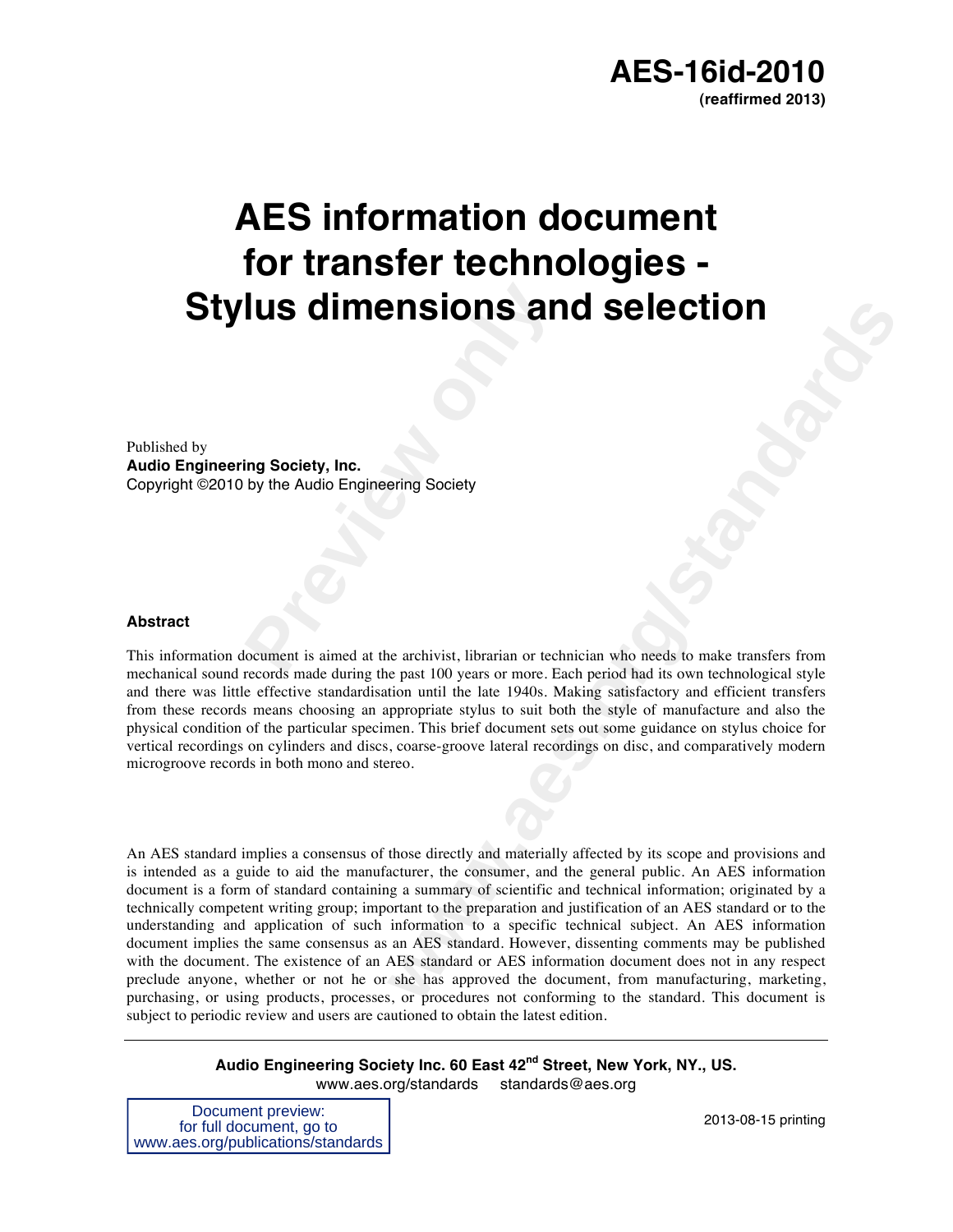### **Contents**

| Document preview: |  |
|-------------------|--|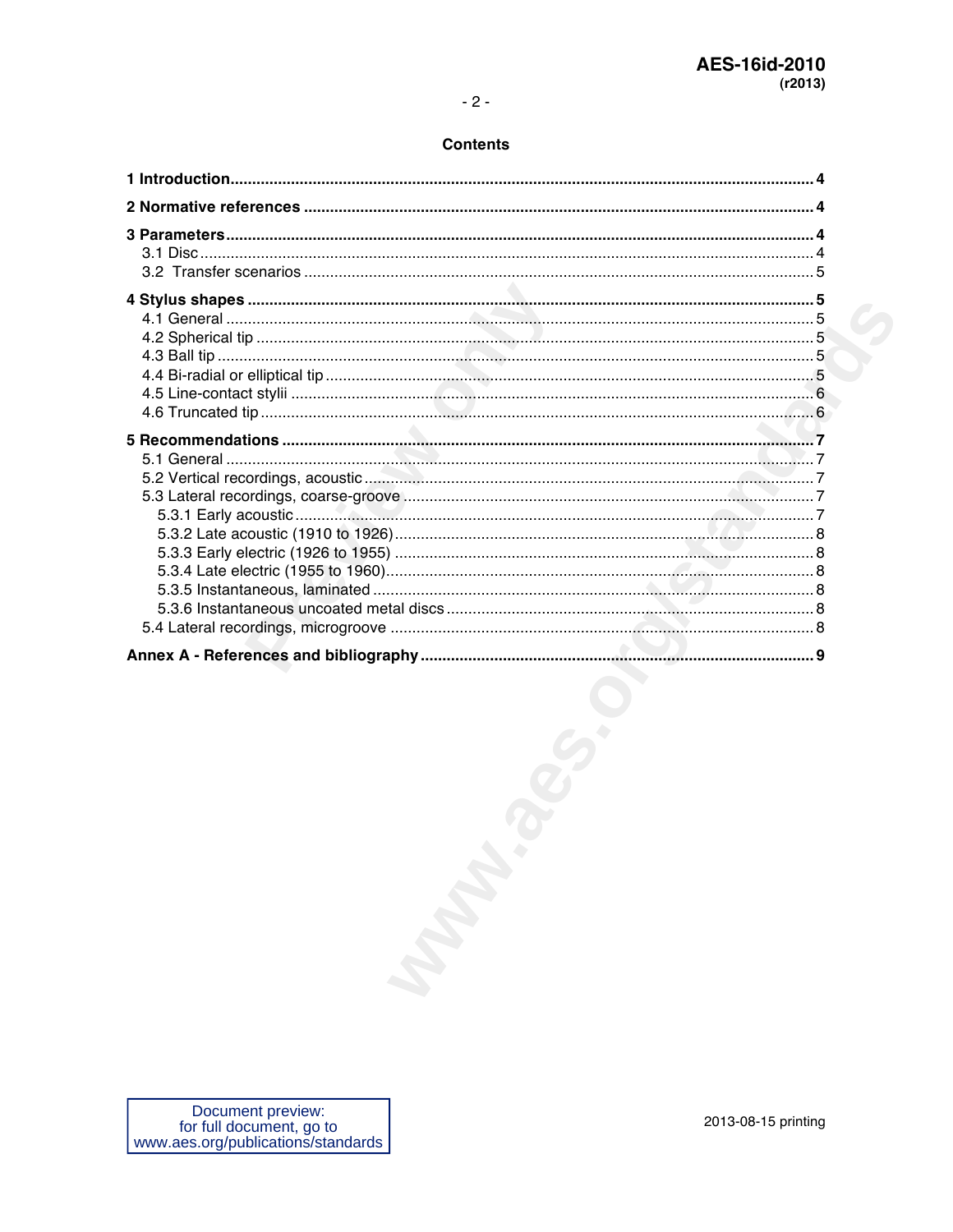### - 3 -

### **Foreword**

This foreword is not part of the AES-16id-2010 *AES information document for transfer technologies - Stylus dimensions and selection*.

This information document was written jointly by members of the SC-03-02 Working Group on Transfer Technologies, part of the SC-03 Subcommittee on the Preservation and Restoration of Audio Recording, under the project AES-X106, *Stylus shape and size for transfer of records*.

the writing group that developed this document<br>ies, S. Dorsey, L. Gaustad, E. Jacobs, C. Lacinak, F<br>in, M. Yonge<br>up SC-03-02 developed this document in draft included: N. Bergh, G. Brock<br>dtd, E. Jacobs, C. Lacimak, F. Lechleitner, B. McCoy, D. Pomeroy, D.<br>and the conflict of the control of the control of the control of the control of the control The members of the writing group that developed this document in draft included: N. Bergh, G. Brock-Nannestad, S. Davies, S. Dorsey, L. Gaustad, E. Jacobs, C. Lacinak, F. Lechleitner, B. McCoy, D. Pomeroy, D. Schüller, S. Smolian, M. Yonge

Lars Gaustad Chair, working group SC-03-02

### **Note on normative language**

In AES standards documents, sentences containing the word "shall" are requirements for compliance with the document. Sentences containing the verb "should" are strong suggestions (recommendations). Sentences giving permission use the verb "may". Sentences expressing a possibility use the verb "can".

Document preview: for full document, go to www.aes.org/publications/standards

2013-08-15 printing